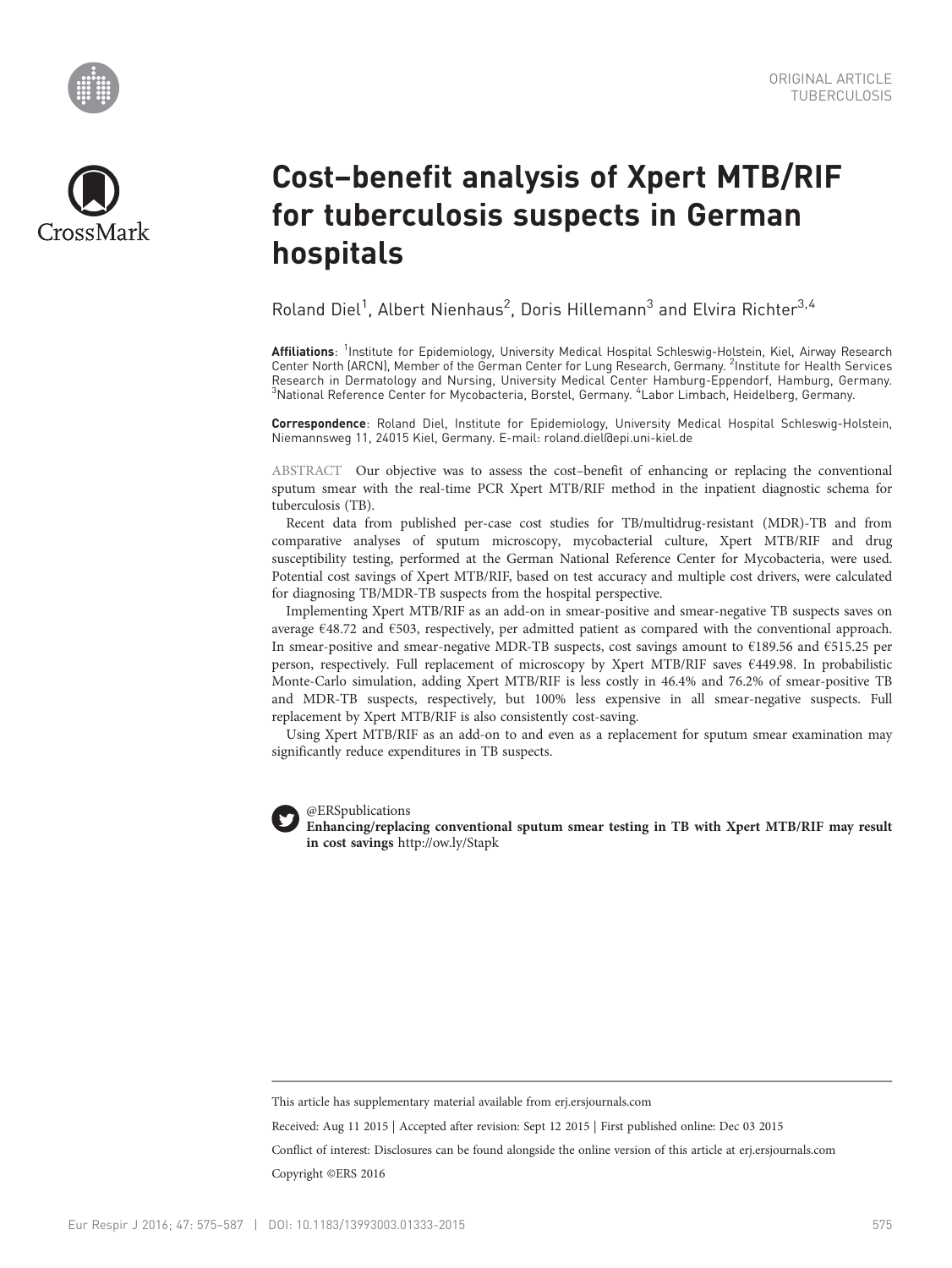# Introduction

Although tuberculosis (TB) incidence rates are steadily and globally in decline, multidrug-resistant (MDR)-TB, defined as simultaneous resistance to at least isoniazid and rifampicin (RIF), remains a major public health challenge in the World Health Organization (WHO) European region, where, in 2012, the prevalence of MDR-TB among 90127 new TB cases was 15% [[1](#page-12-0)]. This trend of increasing MDR-TB prevalence has important health economics implications: 1) it strengthens the long-established requirement of national guidelines that all patients admitted to healthcare facilities with suspected TB be maintained in costly respiratory isolation until it can be assumed that they are no longer contagious [[2](#page-12-0)], and 2) it increases the need for emphasis to be placed on defining and speedily implementing case-appropriate treatment [\[3](#page-12-0), [4\]](#page-12-0).

Thus, the rapid diagnosis of TB disease and determination of drug resistance profiles is essential not only for early treatment and the associated prevention of TB transmission, but also highly relevant to the management of scarce economic resources, Since January 1, 2004, hospital costs in Germany have been based on the German Diagnosis Related Group (G-DRG) system, which assigns each TB case to one of two categories (E76B or E76C), depending on the severity of comorbidities. This imposes a fixed "base rate" of payment for 13 days treatment; if hospital treatment of >13 days is required (category E76A), the statutory health insurances pay locally negotiated daily rates. In most cases, these fall below the average daily reimbursement for the first 14 days. Accordingly, for TB patients under statutory health insurance, hospitals do well to keep the total number of patients treated high, but to keep the duration of their hospital stays as short as possible [[5](#page-12-0), [6](#page-12-0)].

The Xpert MTB/RIF test (Cepheid, Sunnyvale, CA, USA) is a real-time PCR assay for simultaneous detection of Mycobacterium tuberculosis complex and of mutations in the rpoB gene that are associated with resistance to RIF as a proxy for MDR-TB from clinical samples. Results are obtained in 2 h [\[7\]](#page-12-0). After having recommended the use of Xpert MTB/RIF in December 2010, the WHO updated its guidance in October 2013, suggesting that the use of Xpert MTB/RIF to diagnose pulmonary TB, paediatric TB, extrapulmonary TB and RIF resistance [\[8\]](#page-12-0) should be considered. Most recently, the US Food and Drug Administration suggested removing patients with suspected pulmonary TB from airborne infection isolation units after one or two negative Xpert MTB/RIF results. This guidance was based on an in-house clinical validation study that demonstrated negative predictive values (NPVs) of 99.7% for a single negative acid-fast bacilli (AFB) smear and 100% for two consecutive negative Xpert MTB/RIF results [[9](#page-12-0)].

As data on the economic impact of implementing Xpert MTB/RIF in low-incidence countries are sparse, we undertook to assess the consequences of routine use of Xpert MTB/RIF with respect to confirmation or exclusion of TB disease and the timing of TB treatment in German TB wards. It is to this setting that the overwhelming majority (78.6%) of subsequently diagnosed TB cases are primarily admitted [\[10](#page-12-0)]. Our aim was to clarify the possible advantages of Xpert MTB/RIF, either performed at the hospital itself or in easy-to-reach local laboratories, as an add-on to conventional smear examinations or alternatively by replacing serial sputum smear microscopy with single-sample Xpert MTB/RIF examination. For our calculations, we used previously unpublished data of the German National Reference Center (NRC) for Mycobacteria in Borstel. Our model was parameterised to receive data on sensitivity, specificity, positive predictive value (PPV) and NPV of Xpert MTB/RIF testing, and to use sputum culture as the reference method. The data used were from untreated TB suspects whose sputa were sent to the NRC between January 1, 2012 and December 31, 2013.

At the NRC, Ziehl–Neelsen microscopy and Xpert MTB/RIF had been performed and one liquid culture (BACTEC MGIT 960; BD, Franklin Lakes, NJ, USA) as well as two solid cultures (Löwenstein–Jensen and Stonebrink TB Medium from NRC production) had been started on the same day. Stratified by smear status, the time (in days) until the first of the cultures became positive and until drug susceptibility testing (DST) results were available was assessed and compared with Xpert MTB/RIF results of the respective patients; negative cultures were uniformly read after 56 days. Culture results were considered as the "gold standard" to which Xpert MTB/RIF results were compared.

Material and methods Ethical considerations Ethical approval was not necessary as only fully anonymised secondary data were used.

## Model approach

The economic analysis included the incremental costs of operating expenditures in diagnosing and treating pulmonary TB suspects for three different strategies. The perspective taken was that of the hospitals themselves, i.e. from admission through to patient discharge. Two Xpert MTB/RIF add-on algorithms and one Xpert MTB/RIF-only algorithm were studied. In the first Xpert MTB/RIF add-on algorithm, all sputum smear-positive individuals were tested with Xpert MTB/RIF on a single sputum specimen and in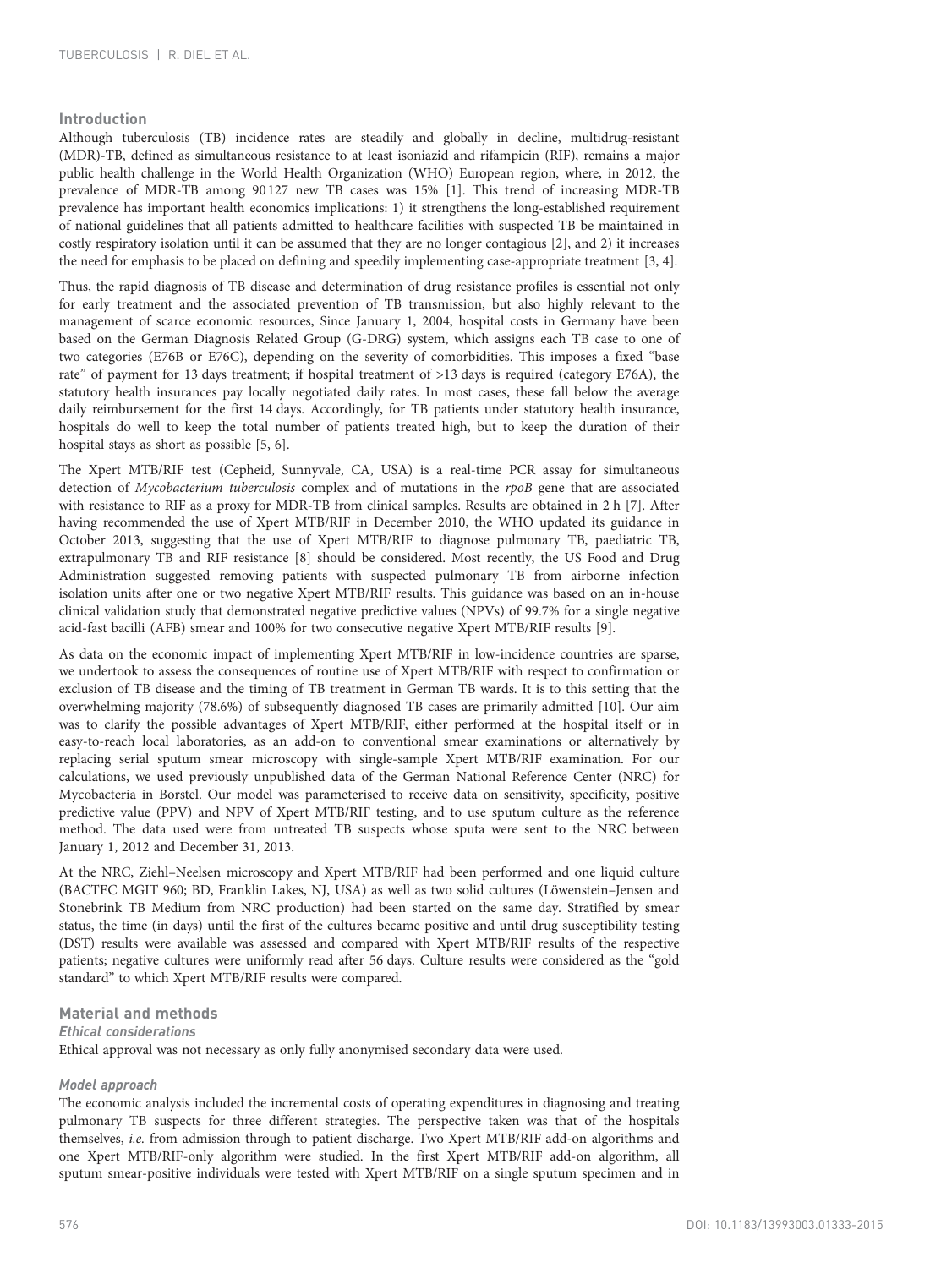the Xpert MTB/RIF add-on algorithm only smear-negative TB suspects were tested with Xpert MTB/RIF. In the Xpert MTB/RIF-only algorithm, a single sputum specimen was collected for performing Xpert MTB/RIF, followed by a culture; microscopy was not performed.

As hospital costs of the add-on algorithms were calculated separately for each of the two patient groups, i.e. those thought to have fully susceptible TB and those suspected of having MDR-TB, five scenarios were considered (figures 1–[5](#page-6-0); refer also to online supplementary material).

Full descriptions of the various diagnostic and treatment assumptions of the model are provided in the online supplementary material.

### Model structure

A deterministic, patient-based decision-analytic model was developed simulating the costs of the three approaches as described above for adult German TB and MDR-TB suspects based on German country-specific modalities. We used TreeAge software (TreeAge, Williamstown MA, USA) for model building and analysis. Univariate sensitivity analysis was performed using all variables (with some noted exceptions) to examine the extent to which our calculations were affected by varying selected assumptions. It also revealed the relative importance of the individual variables in each of the five different scenarios. Variation was done at random using either 1) the lower and upper bounds of a parameter's standard deviation or 2) those of its confidence interval. Where these were not applicable, our model simply caused parameter values to vary by ±20% according to international practice, unless otherwise stated. Furthermore, in order to capture the interactions between multiple inputs we provided a probabilistic sensitivity analysis (PSA) by assigning an appropriate statistical ( probability) distribution for all parameters which were randomly drawn in a second-order Monte-Carlo simulation (n=1000). All costs are reported in 2013 Euros ( $\epsilon$ ).

As a result of a lack of valid data, we have not included in our model the effects of transmission by TB or MDR-TB patients to co-patients or healthcare workers.

Input parameters are shown together with their probabilistic distributions in [table 3.](#page-8-0)

#### Model input

Laboratory parameters

Laboratory results for Xpert MTB/RIF compared with sputum smears (NRC)

A total of 707 sputa from untreated TB suspects were investigated in the NRC in 2012/2013 with the Xpert MTB/RIF test. Prevalence of TB in that collective proved to be 19.66% (95% CI 16.91–22.94).



FIGURE 1 Xpert MTB/RIF replacing the sputum-based approach in tuberculosis (TB) suspects. NTM: nontuberculous mycobacteria.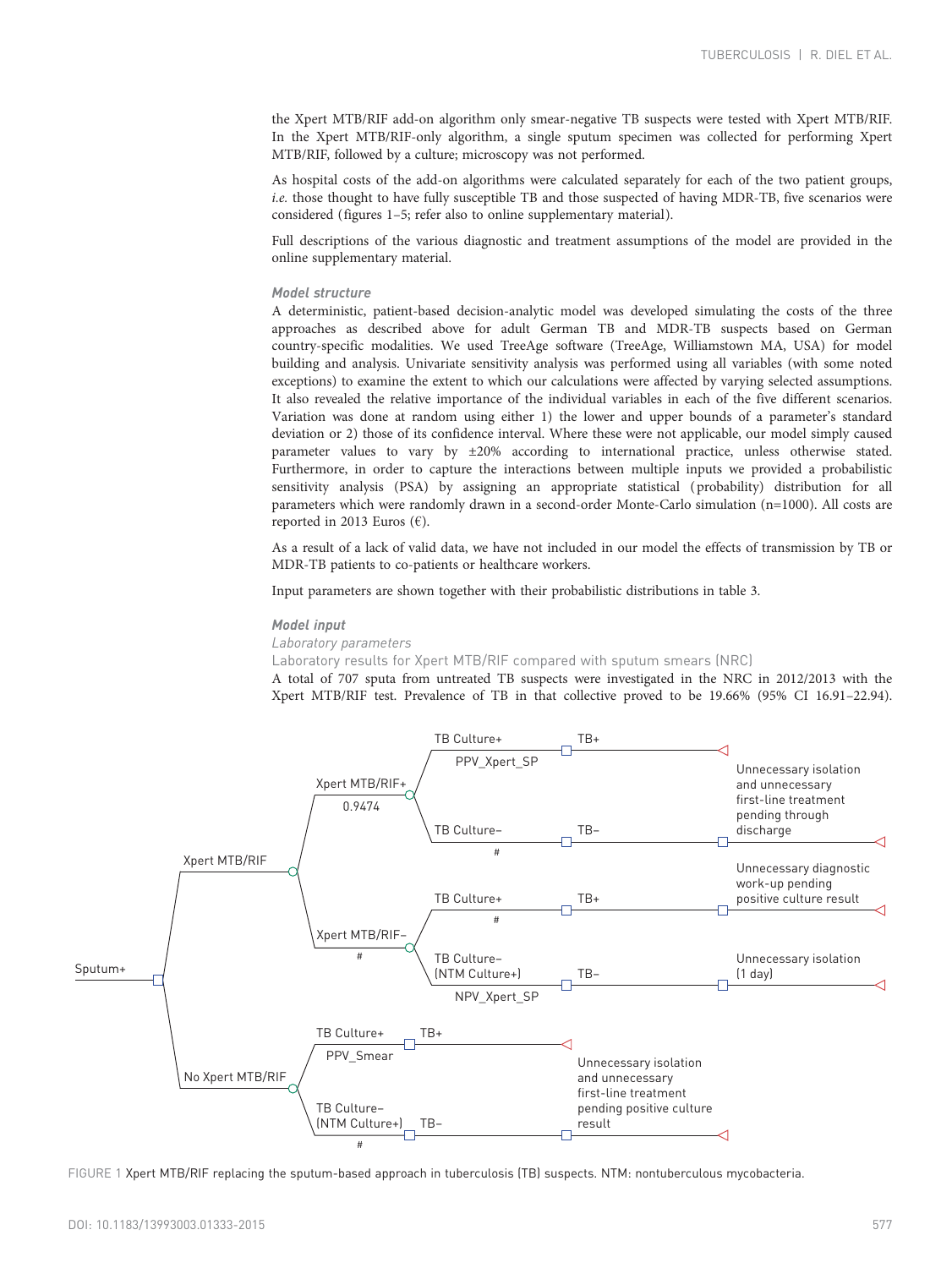

FIGURE 2 Xpert MTB/RIF versus the conventional approach in smear-positive multidrug-resistant tuberculosis (MDR-TB). NTM: nontuberculous mycobacteria; DST: drug susceptibility testing; RIF: rifampicin; WHO: World Health Organization.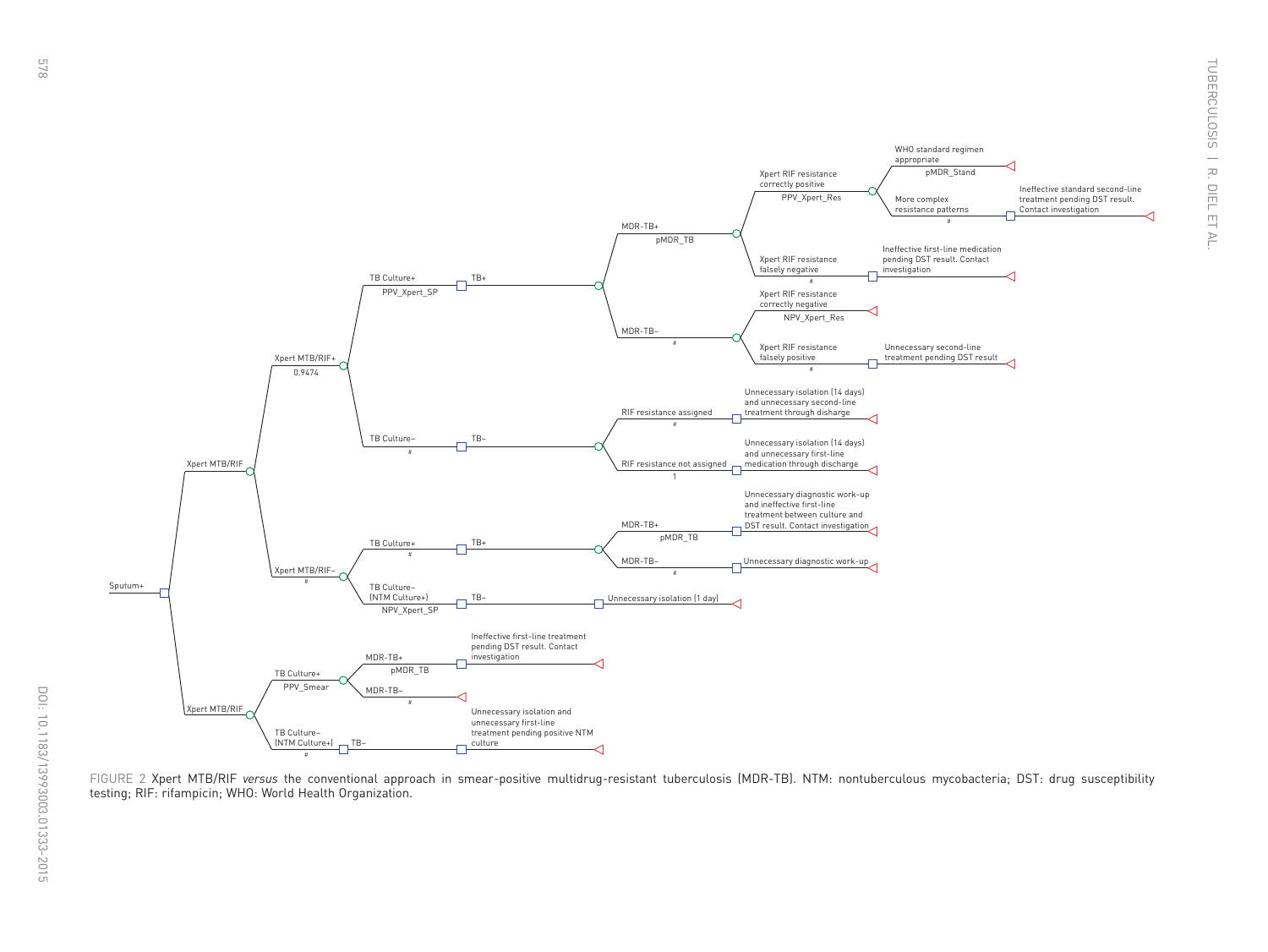

FIGURE 3 Xpert MTB/RIF versus the conventional approach in sputum-negative tuberculosis (TB) suspects.

95 specimens were smear-positive and 612 smear-negative compared with 133 specimens tested Xpert MTB/RIF-positive and 574 Xpert MTB/RIF-negative [\(table 1](#page-7-0)). Accuracy of microscopy and Xpert MTB/ RIF compared with culture results were calculated as well as PPV and NPV, and directly transferred as probabilities into the model. Of note, in our study the overall sensitivity (90.65%; 95% CI 84.54–94.93) and specificity (98.77; 95% CI 97.48–99.50) of the Xpert MTB/RIF assay for the diagnosis of pulmonary TB was slightly higher than the pooled sensitivity of 88% (95% CI 83–92) and pooled specificity of 98% (95% CI 97–99) reported in a recent Cochrane meta-analysis [\[13\]](#page-12-0).

Based on the NRC data, the time (mean±sp) to report positive cultures of M. tuberculosis among Xpert MTB/RIF-positives was 10.32±4.7 days (median 9 days, interquartile range (IQR) 7–11.75 days) for smear-positives and 13.17±5.15 days (median 13 days, IQR 9-17 days) for smear-negatives ([table 2\)](#page-7-0). The time required from sample acquisition to DST results was registered; the waiting period was 23.9±8.9 days (median 21 days, IQR 18–27 days) for smear-positives and 29.6±7.26 days (median 29 days, IQR 24.75– 35 days) for smear-negatives.

In concurrence with the findings of STEINGART et al. [[13\]](#page-12-0), Xpert MTB/RIF was able to correctly distinguish between TB and nontuberculous mycobacteria (NTM) in smear-positive samples.

Calculation of the PPV and NPV of the Xpert MTB/RIF RIF resistance test follows the following definitions: PPV=sen×pre/(sen×pre+(1−spe)×(1−pre)) and NPV=spe×(1−pre)/((1−sen)×pre+spe×(1−pre)), where sen=sensitivity, spe=specificity and pre=prevalence. According to a review by WEYER et al. [\[14\]](#page-12-0), sensitivity and specificity of Xpert MTB/RIF for RIF resistance is 95% and 98%, respectively, using culture as the reference method.

Although we assume the same prevalence for MDR-TB in our collective of MDR-TB suspects as for fully susceptible TB in the base case, that estimate is varied between 0% and 30% in our sensitivity analysis.

### Susceptibility of MDR-TB strains

The determination of RIF resistance alone is not sufficient information for the establishment of case-appropriate therapy. The WHO standard concept for MDR-TB is effective in many RIF-resistant cases and it may be credibly started based on RIF resistance determination. However, DST must be performed in parallel and the therapy reconsidered once the full resistance pattern is known. If a change in therapy proves necessary, expensive but inappropriate treatment produces extraordinary costs as do the days spent with ineffective second-line treatment. In a recently published German cost analysis including the resistance patterns of MDR-TB strains [\[11](#page-12-0)], most strains (51/55, 92.72%) were in vitro susceptible to at least four drugs of the WHO standard scheme. We use that estimate as the base case value ( pMDR\_Stand).

#### Economic parameters

The analysis includes the drug and laboratory costs as well as the opportunity costs arising from revenue losses for the hospital ([table 3\)](#page-8-0): according to US and German guidelines [\[2](#page-12-0), [15\]](#page-12-0), sputum smear-positive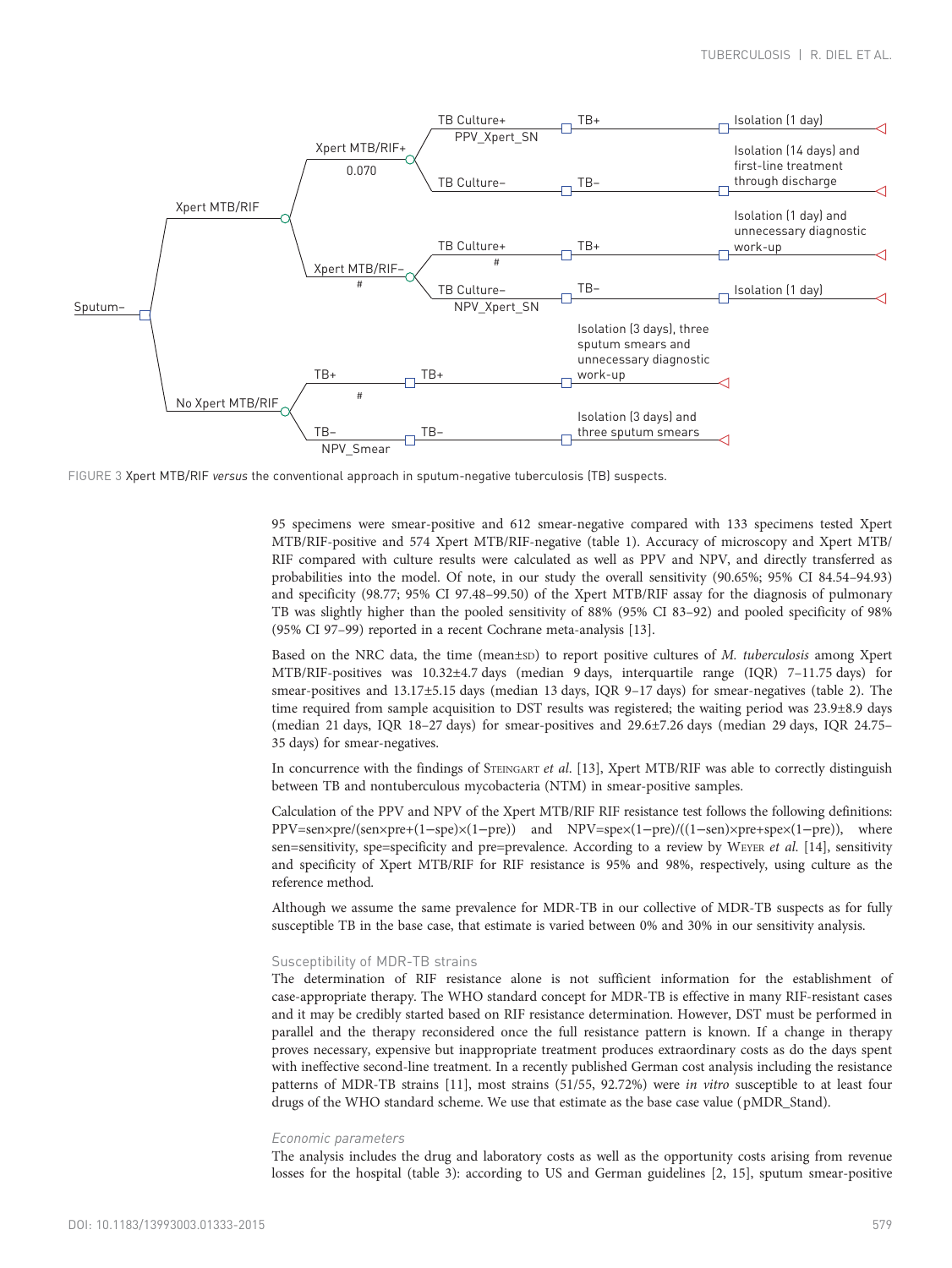

FIGURE 4 Xpert MTB/RIF versus the conventional approach in sputum-negative multidrug-resistant tuberculosis (MDR-TB) suspects. RIF: rifampicin; WHO: World Health Organization; DST: drug susceptibility testing.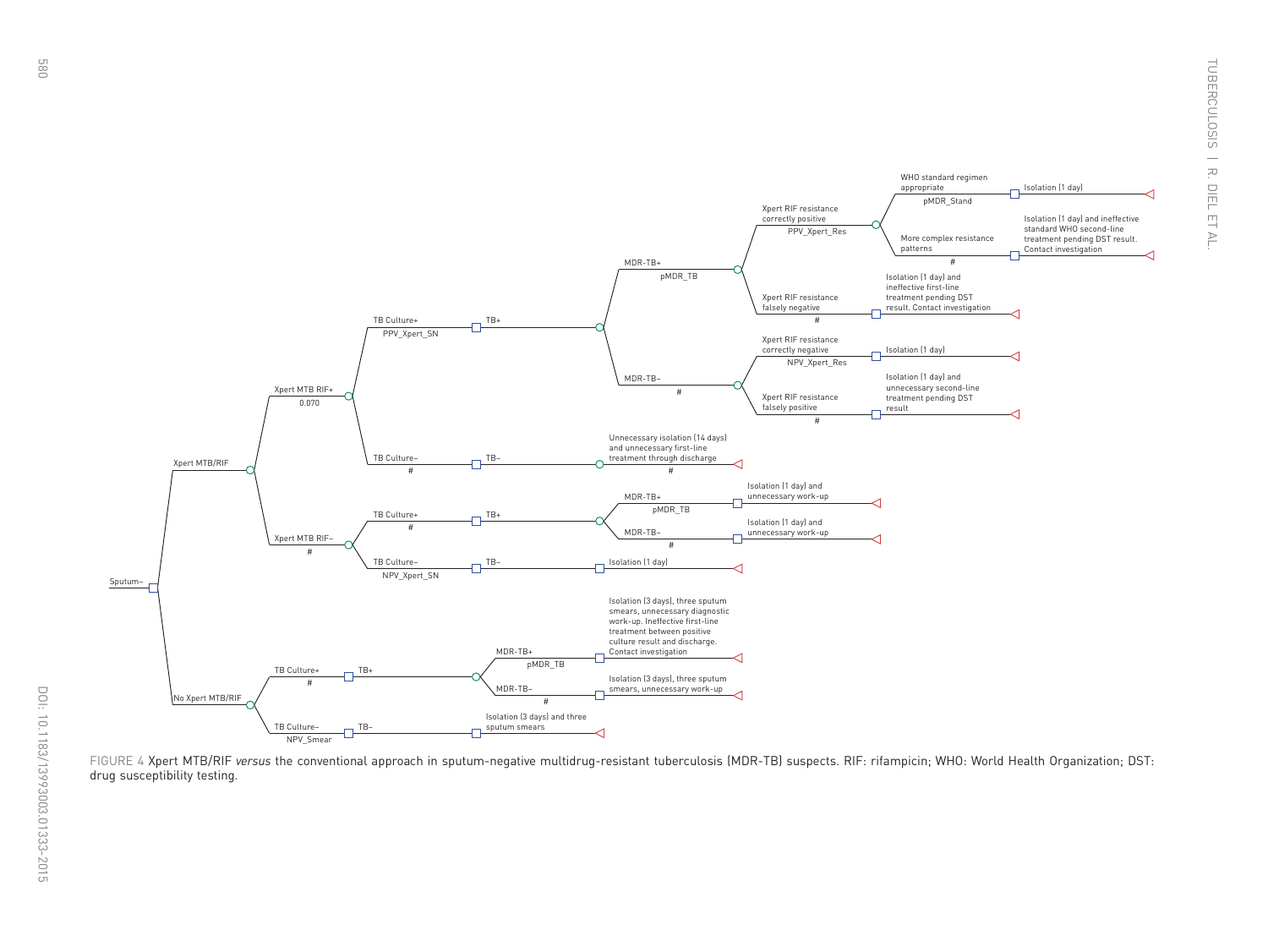<span id="page-6-0"></span>

FIGURE 5 Xpert MTB/RIF versus the conventional approach in sputum-negative multidrug-resistant tuberculosis (MDR-TB) suspects. NTM: nontuberculous mycobacteria.

TB suspects must be isolated from the moment of admission through the first 14 days of treatment to counteract the nosocomial spread of TB, as must be smear-negative TB suspects until they have produced negative sputum samples on 3 subsequent days. Under the premise that most TB patients are accommodated in a twin-bedded room and that TB wards in Germany are working at full capacity, the loss of the use of one bed per day (cOpp) is incurred by the hospital during the isolation period.

The handling of smear-negative TB suspects or of those with a negative Xpert MTB/RIF result usually requires additional diagnostic work-up, the procedures and costs (cDcs) of which are presented in [table 4](#page-10-0).

In cases of unidentified MDR-TB, ineffective first-line treatment is administered either 1) following the conventional approach in the waiting period between positive TB culture and DST result or 2) in TB culture- and Xpert MTB/RIF-positives when no RIF resistance is assigned erroneously pending the DST result. Furthermore, ineffective second-line treatment is administered when the later DST result reveals more complex resistance patterns. Consequently, as in all of these cases when isolation is ended prematurely, intrahospital contact investigation must be performed (cContact). For full details and derivation of the cost parameters, see the online supplementary material.

#### Results

In base case analysis, performing Xpert MTB/RIF is cost-saving for every one of the five scenarios, when compared with the conventional procedure (sputum smear followed by culture), although to widely varying degrees ([table 5\)](#page-10-0).

Implementing Xpert MTB/RIF as an add-on in smear-positive TB suspects saves on average €48.72 per admitted patient. That this saving is relatively small is due to the fact that, according to our data, a positive TB culture result can be expected in as little as 10 days time; in non-TB smear-positives a NTM-positive culture result is also usually received. Thus, unnecessary isolation and unnecessary first-line treatment are promptly terminated. Potential cost savings strongly depend on the PPV of sputum smears and that of Xpert MTB/RIF as well as on the actual delay until the sputum culture result can be received. Univariate sensitivity analysis, in which all variables in the decision trees receive assigned values within their respective ranges, reveals that due to the low proportion of NTM (5.3%) in sputum smear-positives, even a minimal increase in the PPV of sputum smears (by 1.5% from 94.7% to 96.2%) or a minimal decrease in the PPV of the Xpert MTB/RIF (by 1.1% to 98.9%) results in a reversion of cost savings by utilising Xpert MTB/RIF as an add-on (online supplementary table S6a). The same is true if the waiting period for a positive culture result falls below a threshold of 7.5 days.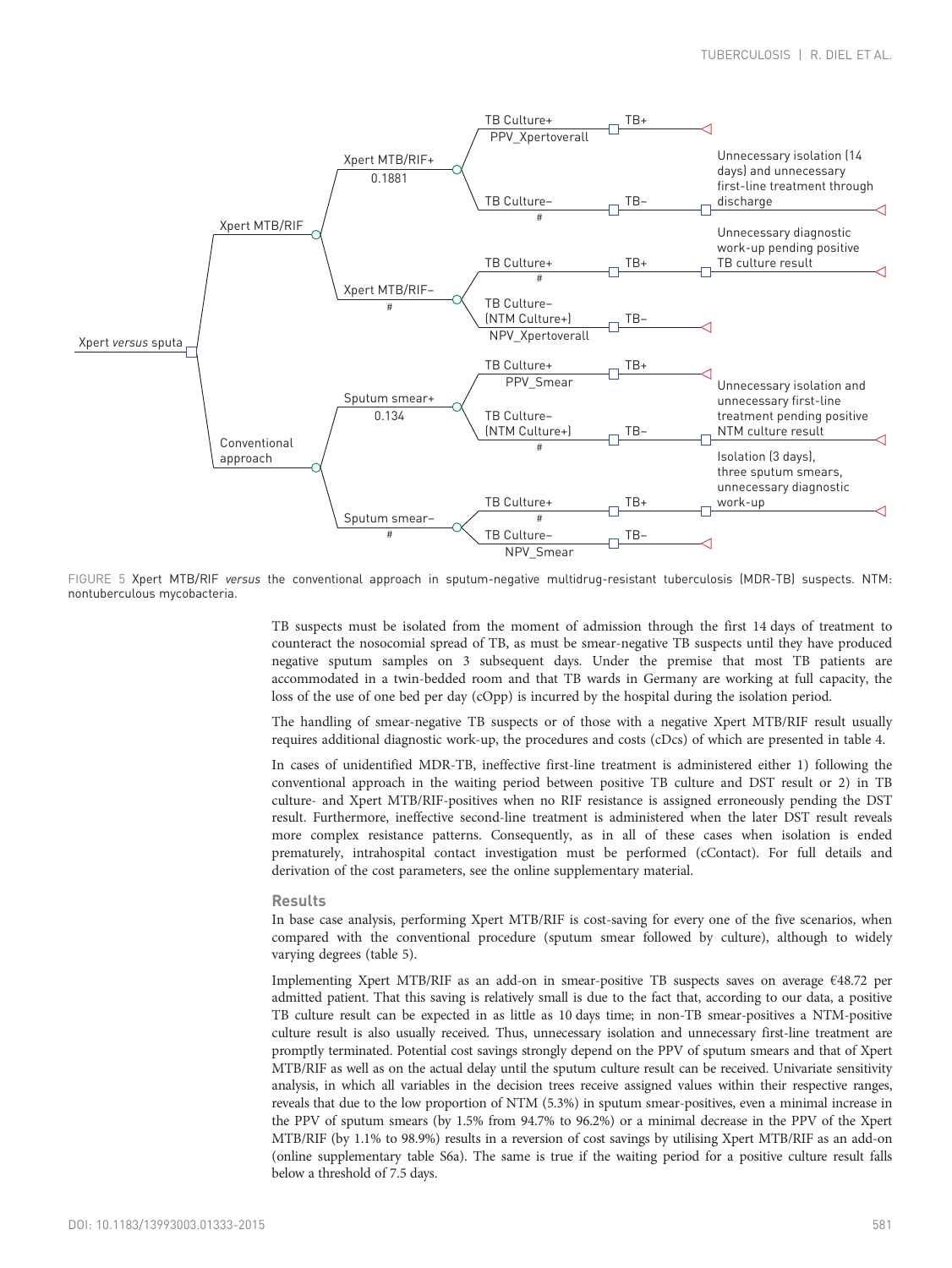| <b>Test and result</b> | TB<br>culture-positive | ТB<br>culture-negative | <b>Sensitivity</b>  | <b>Specificity</b>                                              | <b>PPV</b>          | <b>NPV</b>            |
|------------------------|------------------------|------------------------|---------------------|-----------------------------------------------------------------|---------------------|-----------------------|
| Sputum smear           |                        |                        | 64.75 [56.20-72.66] | 99.12 (97.96-99.71)                                             | 94.74 (88.14-98.27) | 91.99 (89.55-94.02)   |
| Positive               | 90                     | $5^{\#}$               |                     |                                                                 |                     |                       |
| Negative               | 49                     | 563                    |                     |                                                                 |                     |                       |
| <b>Xpert MTB/RIF</b>   |                        |                        |                     |                                                                 |                     |                       |
| Overall                |                        |                        | 90.65 [84.54-94.93] | 98.77 (97.48–99.50)                                             | 94.74 (89.46-97.86) | 97.74 (96.16-98.79)   |
| Positive               | 126                    | 7                      |                     |                                                                 |                     |                       |
| Negative               | 13                     | 561                    |                     |                                                                 |                     |                       |
| Smear-positive         |                        |                        |                     | 100.0 (95.98-100.00) 100.00 (87.66-100.00) 100.00 (95.98-100.0) |                     | 100.00 (47.82-100.00) |
| Positive               | 90                     | 0                      |                     |                                                                 |                     |                       |
| Negative               | $\Omega$               | 5                      |                     |                                                                 |                     |                       |
| Smear-negative         |                        |                        | 73.47 (58.92-85.05) | 98.76 (97.46-99.50)                                             | 83.72 (69.30-93.19) | 97.72 (96.12-98.78)   |
| Positive               | 36                     | 7                      |                     |                                                                 |                     |                       |
| Negative               | 13                     | 556                    |                     |                                                                 |                     |                       |

<span id="page-7-0"></span>TABLE 1 Comparison of results by sputum smear culture on tuberculosis (TB) and real-time PCR Xpert MTB/RIF in a total of 707 patients in 2012/2013

Data are presented as n or % (95% CI). NPV: negative predictive value; PPV: positive predictive value. #: samples from patients suffering from nontuberculous mycobacterial disease.

An increase in the cost of Xpert MTB/RIF by 20% reduces the average cost saving to a small total amount of only €26.12 and a 20% lower per-day cost of blocking a twin bed marginalises it to €17.15. Thus, in PSA with Monte-Carlo simulation of 1000 TB suspects, adding Xpert MTB/RIF in smear-positives suspected of having fully susceptible TB is less costly in only 46.4% of cases (online supplementary table S7).

In smear-positive MDR-TB cases, as compared with fully susceptible TB cases, additional cost savings may occur. These are attributable to the principal advantage of Xpert MTB/RIF of recognising RIF resistance and to the associated avoidance of ineffective first-line treatment during a wait for the result of a culture-based DST report. Furthermore, with Xpert MTB/RIF, a clearly lower number of contact individuals has to be screened for latent MDR-TB infection compared with the conventional approach, where MDR-TB may be spread to healthcare workers in the lag between termination of isolation after 14 days of ineffective treatment and the later DST report. Here, in the base case analysis, cost savings amount to €189.56 per person.

Depending on the PPV of assignment of RIF resistance by Xpert MTB/RIF, a variable percentage of cases receives ineffective, but costly second-line treatment, whilst the phenotypical DST result is initially lacking. MDR-TB prevalence strongly influences that PPV and consequently the amount of saving will be reduced to only €48.30 if MDR-TB prevalence goes to zero (online supplementary table S6b). Cost savings will also decrease in line with a decreasing number of contacts investigated and does not exceed €105.44 if only a total of five healthcare workers has to be screened, as compared with the 10 assumed in our base case (see online supplementary section 2.e).

In smear-positive MDR-TB cases, the probability that the WHO standard second-line treatment is applicable following the assignment of RIF resistance by Xpert MTB/RIF also plays a role. If the DST reveals more complex resistance strain patterns, cost savings in favour of Xpert MTB/RIF decrease remarkably to €79.08, assuming the standard regimen is effective in only 74% as a lower bound in univariate sensitivity analysis (online supplementary table S6b). PSA demonstrates that adding Xpert MTB/RIF in smear-positives suspected of having MDR-TB is less costly in 76.2% of cases (online supplementary table S7).

TABLE 2 Delays in reporting positive cultures and drug susceptibility testing results for Mycobacterium tuberculosis isolates separated by sputum smear status

|                                                                 | Sputum smear-positive         | Sputum smear-negative       |
|-----------------------------------------------------------------|-------------------------------|-----------------------------|
| Time for reporting positive culture for<br>M. tuberculosis days | $10.32 \pm 4.7$ $[7 - 11.75]$ | $13.17 \pm 5.15$ $(9 - 17)$ |
| Time to drug susceptibility testing<br>report for isolates days | $23.9\pm8.9$ $[8-27]$         | 29.6±7.26 (24.75-35)        |
| Data are presented as mean-sep (interguartile range)            |                               |                             |

Data are presented as mean±SD (interquartile range).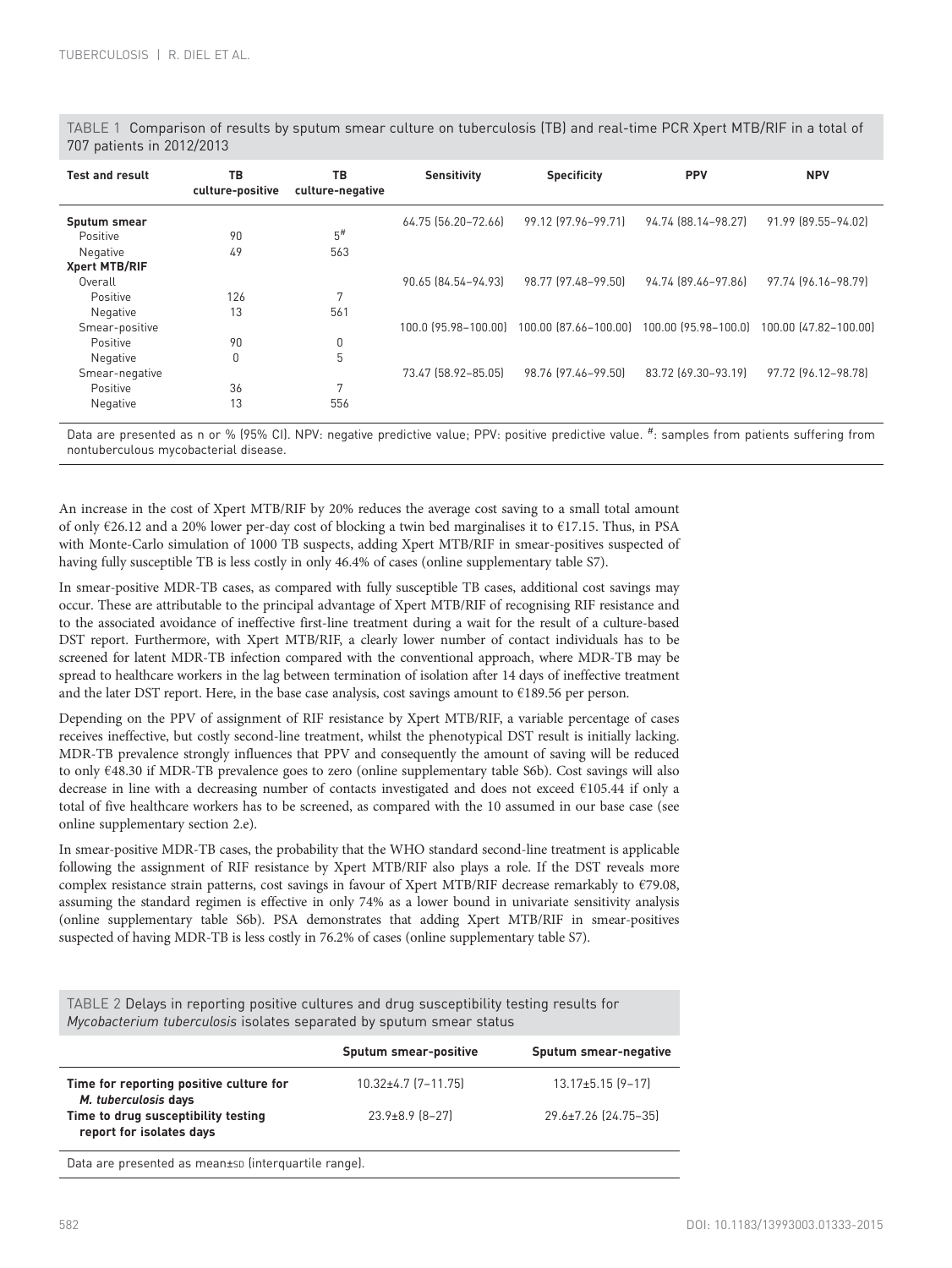## <span id="page-8-0"></span>TABLE 3 Input for cost–benefit analysis

| Variables category                                              | Variable name  | Distribution <sup>#</sup> | Value<br>(base case) | <b>Relative change</b><br>(range) | Reference                                                                                  |
|-----------------------------------------------------------------|----------------|---------------------------|----------------------|-----------------------------------|--------------------------------------------------------------------------------------------|
| Costs of first-line drugs per day $\epsilon$                    | cTBD           | Triangular                | 6.3                  | ±20%<br>$[5.04 - 7.56]$           | [6]                                                                                        |
| Costs of WHO standard MDR-TB drugs per day $\epsilon$           | cMDR TB        | Triangular                | 101.04               | ±20%<br>$[80.83 - 121.25]$        | $[6]$                                                                                      |
| Costs of Ziehl-Neelsen microscopy $\epsilon$                    | cZN            | Triangular                | 6.41                 | ±20%<br>$[5.12 - 7.69]$           | GOÄ no. 4513 (online supplementary section 2.b)                                            |
| Costs of mycobacterial culture $\epsilon$                       | cCulture       | Triangular                | 23.31                | ±20%<br>$[18.65 - 27.97]$         | GOÄ no. 4540 (online supplementary section 2.b)                                            |
| Costs of Xpert MTB/RIF $\epsilon$                               | cXpert         | Triangular                | 110.75               | ±20%<br>$[88.6 - 130.9]$          | GOA nos. 4780 and 4784 (online supplementary<br>section 2.bl                               |
| Opportunity costs of blocking twin bed $\epsilon$               | $c$ Opp        | Triangular                | 314.71               | ±20%<br>$[253.97 - 380.95]$       | Calculated from InEK (http://www.g-drg.de/cms/)<br>data (online supplementary section 2.a) |
| Costs of diagnostic work-up $\epsilon$                          | cDcs           | Triangular                | 306.81               | ±20%<br>$[245.45 - 368.17]$       | Table 4 (online supplementary section 2.d)                                                 |
| Latency pending sputum culture result in<br>smear-positive day  | dCulture SP    | Normal                    | 10.32                | ±SD 8.9<br>$[5.62 - 15.02]$       | Assessed (table 2)                                                                         |
| Latency pending DST result in smear-positives day               | dResistance_SP | Normal                    | 23.9                 | ±SD 8.9<br>$(15.0 - 32.8)$        | Assessed (table 2)                                                                         |
| Latency pending sputum culture result in<br>smear-negatives day | dCulture SN    | Normal                    | 13.17                | $±SD$ 5.15<br>$[8.02 - 18.32]$    | Assessed (table 2)                                                                         |
| Latency pending DST result in smear-negatives day               | dResistance SN | Normal                    | 29.2                 | $±SD$ $7.2$<br>$[18.94 - 36.46]$  | Assessed (table 2)                                                                         |
| <b>Probability of MDR-TB in TB patients</b>                     | pMDR TB        | Linear                    | 0.1966               | 0%/30%<br>$[0.0 - 0.3]$           | Calculated (table 1)                                                                       |
| PPV of positive sputum smear                                    | PPV Smear      | Linear                    | 0.9474               | ±95% CI<br>$(0.8814 - 0.9827)$    | Calculated (table 1)                                                                       |
| NPV of negative sputum smear                                    | NPV Smear      | Linear                    | 0.9199               | ±95% CI<br>$[0.8955 - 0.9402]$    | Calculated (table 1)                                                                       |
| PPV of Xpert MTB/RIF in smear-positives                         | PPV Xpert SP   | Linear                    | 1.0                  | ±95% CI<br>$[0.9598 - 1.0]$       | Calculated (table 1)                                                                       |
| PPV of Xpert MTB/RIF in smear-negatives                         | PPV Xpert SN   | Linear                    | 0.8372               | ±95% CI<br>$[0.6930 - 0.9319]$    | Calculated (table 1)                                                                       |
| NPV of Xpert MTB/RIF in smear-positives                         | NPV Xpert SP   | Linear                    | 1.0                  | ±95% CI<br>$[0.4782 - 1.0]$       | Calculated (table 1)                                                                       |
| NPV of Xpert MTB/RIF in smear-negatives                         | NPV Xpert SN   | Linear                    | 0.9772               | ±95% CI<br>$[0.9623 - 0.9878]$    | Calculated (table 1)                                                                       |

Continued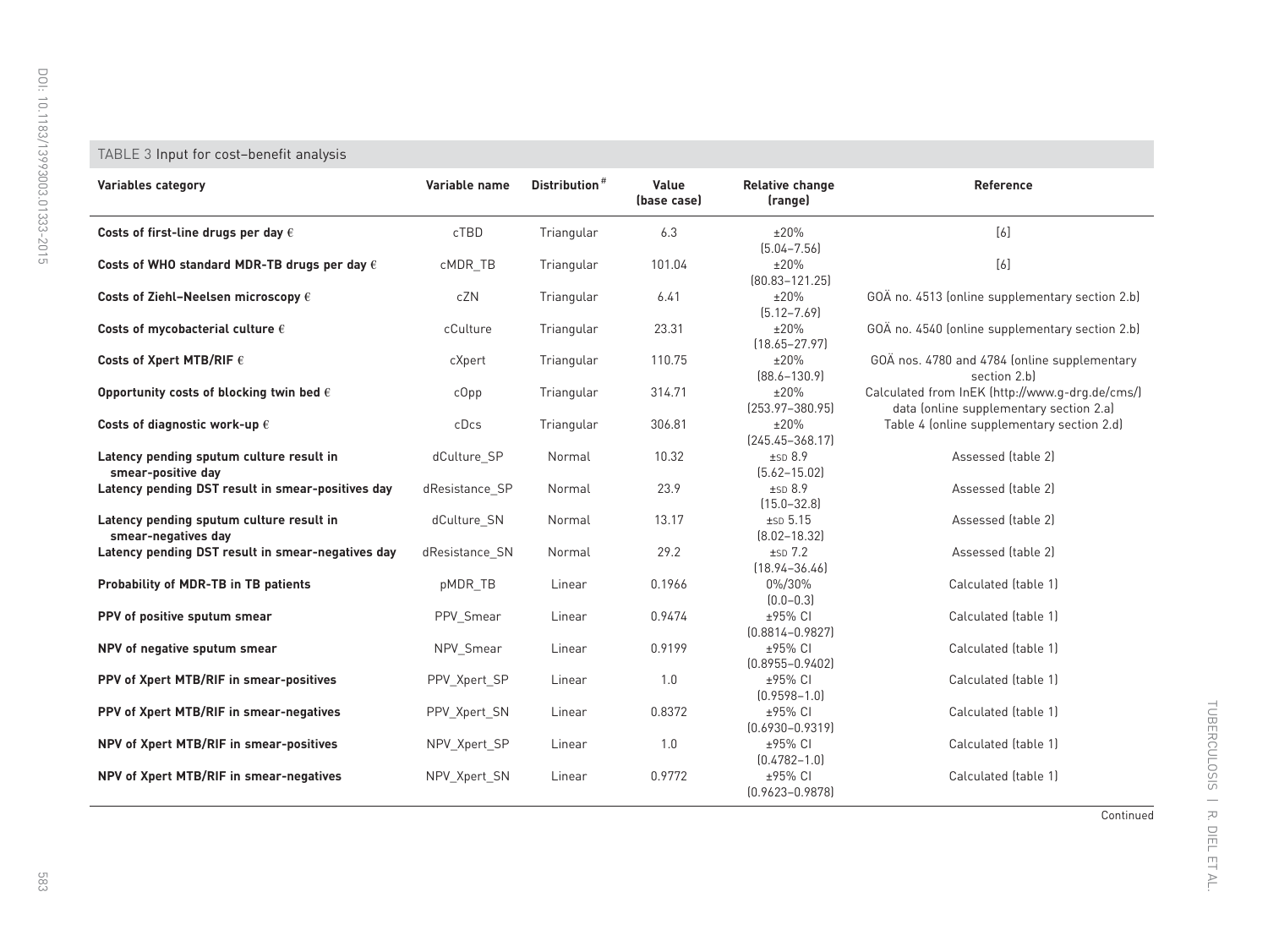#### TABLE 3 Continued

| Variables category                                                           | Variable name    | Distribution <sup>#</sup> | Value<br>(base case) | <b>Relative change</b><br>(range) | Reference                                     |
|------------------------------------------------------------------------------|------------------|---------------------------|----------------------|-----------------------------------|-----------------------------------------------|
| PPV of Xpert MTB/RIF irrespective of smear status                            | PPV Xpertoverall | Linear                    | 0.9474               | $+95%$ CL<br>$[0.8946 - 0.9786]$  | Calculated (table 1)                          |
| NPV of Xpert MTB/RIF irrespective of smear status                            | NPV Xpertoverall | Linear                    | 0.9747               | $±95\%$ CI<br>$[0.9612 - 0.9879]$ | Calculated (table 1)                          |
| Probability that WHO standard regimen is effective                           | pMDR Stand       | Linear                    | 0.9272               | ±20%<br>$[0.741 - 1]$             | [11]                                          |
| Time left to discharge from hospital days                                    | dDischarge       | Triangular                | 26.78                | ±20%<br>$[21.24 - 32.14]$         | [6]                                           |
| Costs of intrahospital contact investigation per TB<br>index case $\epsilon$ | cContact         | Triangular                | 105.81               | ±20%<br>$[84.65 - 126.97]$        | Adapted from [12]                             |
| Number of contacts to be investigated                                        | pContact         | Triangular                | 10                   | $5 - 20$                          | Assumption (online supplementary section 2.e) |

WHO: World Health Organization; MDR: multidrug-resistant; TB: tuberculosis; DST: drug susceptibility testing; PPV: positive predictive value; NPV: negative predictive value; GOÄ: Gebührenordnung für Ärzte (German medical fee schedule).  $^{\#}$ : in probabilistic sensitivity analysis.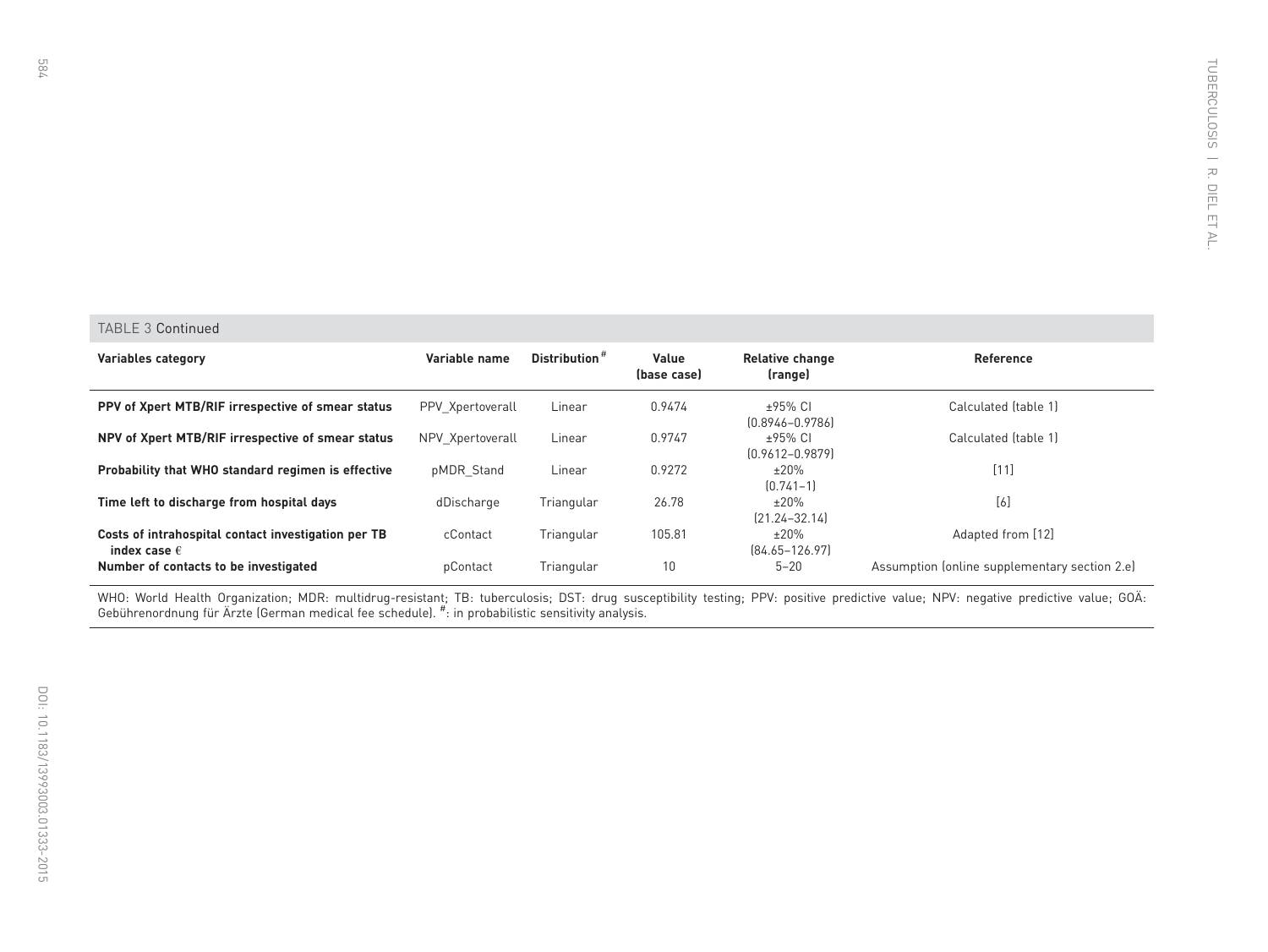| Procedure                                                | n    | GOA (1.0 times rate) $\epsilon$ |
|----------------------------------------------------------|------|---------------------------------|
| Computed tomography thorax                               | 5371 | 134.06                          |
| Contrast agent, injection intravenously, high pressure   | 346  | 1749                            |
| <b>Bronchoscopy including lavage</b>                     | 678  | 52.46                           |
| <b>Cytological investigation</b>                         | 4852 | 10.14                           |
| Interferon- $\gamma$ release assay test peripheral blood | 3694 | 33.80                           |
| Ziehl-Neelsen smear (lavage)                             | 4513 | 9.33                            |
| PCR (lavage)                                             | 4783 | 29.41                           |
| Culture mycobacteria (lavage)                            | 4540 | 33.31                           |
| Total                                                    |      | 306.81                          |

<span id="page-10-0"></span>TABLE 4 Costs of diagnostic work-up in sputum smear-negative or Xpert MTB/RIF-negative tuberculosis suspects

GOÄ: Gebührenordnung für Ärzte (German medical fee schedule).

In contrast, and predominantly due to a shorter isolation period (2 days fewer blockage of a twin bed by using Xpert MTB/RIF), the cost saving in fully susceptible smear-negative TB suspects is  $€503$  and remains constantly high, even when the main cost driver, the per-day hospital opportunity cost of blocking a twin bed, is assumed to be 20% lower (in this case reducing the saving to  $\epsilon$ 385.42). Increasing the cost of Xpert MTB/RIF within its given range or decreasing the higher NPV that its 9% sensitivity advantage over sputum smear brings (73.47% versus 64.75%) diminishes the total amount of savings at most by 8.44% and 1.24%, respectively, and has only marginal impact (online supplementary table S6c).

For smear-negative MDR-TB cases, the figure for the cost saving is slightly higher at €515.25 because, as is the case in smear-positive MDR-TB patients, it is predominantly the costs of contact investigation of healthcare workers that have to considered. Due to the high NPV (92%) of sputum smears, however, only very few MDR-TB cases will be detected in smear-negatives which induce hospital contact investigations by possible transmission in the latency between positive culture and the later DST result. Therefore, neither variations of MDR-TB prevalence nor of the number of contact individuals in sensitivity analysis have a substantial impact on cost savings (online supplementary table S6d) and in PSA cost savings remain at 100% in all scenarios involving smear-negative TB or MDR-TB suspects (online supplementary table S7).

Full replacement of the conventional approach by Xpert MTB/RIF saves €449.98. This is primarily due to the elimination of unnecessary isolation in the 87% smear-negatives of our cohort of TB suspects (612/707; [table 1\)](#page-7-0). Accordingly, reducing the figure of per-day opportunity cost to its lower bound (−20%) will reduce the amount of cost saving by 59% to only  $E184.67$  (online supplementary table S6e).

| TABLE 5 Results of base case analysis (five scenarios) |                       |                               |  |  |  |
|--------------------------------------------------------|-----------------------|-------------------------------|--|--|--|
| Base case analysis and comparator                      | Mean cost per patient | Incremental cost <sup>#</sup> |  |  |  |
| Sputum smear-positive TB suspects                      |                       |                               |  |  |  |
| Xpert MTB/RIF as an add-on                             | 157.2                 | 0                             |  |  |  |
| Conventional approach                                  | 205.47                | 48.27                         |  |  |  |
| Sputum smear-positive MDR-TB suspects                  |                       |                               |  |  |  |
| Xpert MTB/RIF as an add-on                             | 240.93                | U                             |  |  |  |
| Conventional approach                                  | 430.49                | 189.56                        |  |  |  |
| Sputum smear-negative TB suspects                      |                       |                               |  |  |  |
| Xpert MTB/RIF as an add-on                             | 512.17                | U                             |  |  |  |
| Conventional approach                                  | 1015.17               | 503.0                         |  |  |  |
| Sputum smear-negative MDR-TB suspects                  |                       |                               |  |  |  |
| Xpert MTB/RIF as an add-on                             | 518.03                | Ŋ                             |  |  |  |
| Conventional approach                                  | 1033.28               | 515.25                        |  |  |  |
| Xpert MTB/RIF replacing smears                         |                       |                               |  |  |  |
| Xpert MTB/RIF                                          | 440.97                | Ŋ                             |  |  |  |
| Conventional approach                                  | 890.95                | 449.98                        |  |  |  |

Costs are presented as  $\epsilon$ . TB: tuberculosis; MDR: multidrug-resistant.  $\#$ : increase in total costs resulting from using the conventional approach alone versus including Xpert MTB/RIF as an add-on or as a replacement.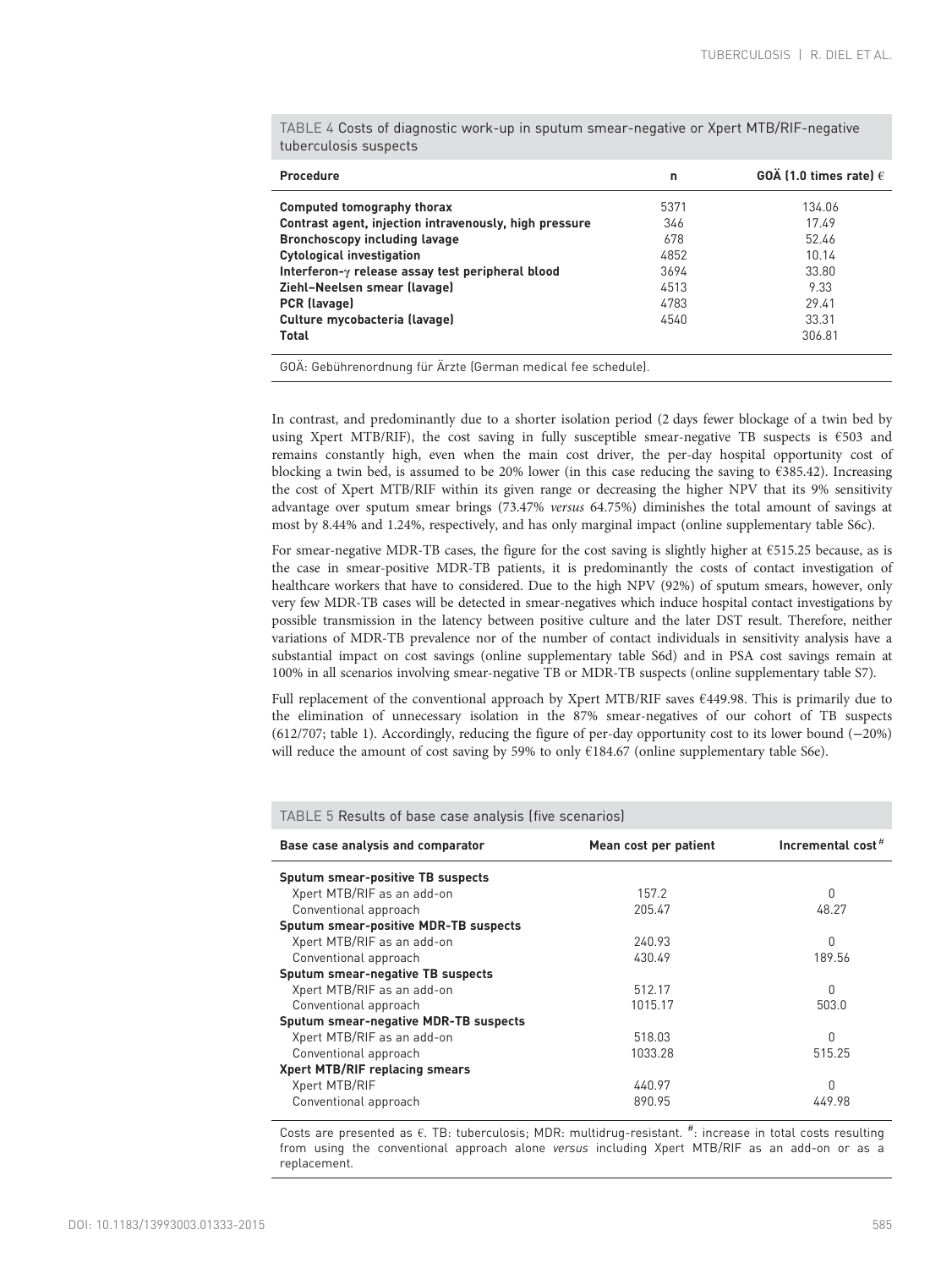# **Discussion**

The present study is a differentiated cost–benefit analysis of the implementation of the real-time PCR Xpert MTB/RIF method in hospitalised patients with suspected TB, either as an adjunct to or a replacement for sputum smear microscopy. PCR, with its ability to very rapidly confirm or exclude infectious pulmonary TB, has the potential to minimise the duration of isolation and/or to avoid unnecessary isolation.

To date, only very few cost studies on the routine use of nucleic acid amplification tests have been published and their findings are unfortunately not applicable to German conditions. ADELMANN et al. [\[16](#page-12-0)] found significant cost savings in a US urban public hospital (US\$2003 per suspected smear-positive TB case) when using the amplified MDT (Mycobacterium tuberculosis Direct) test (Gen-Probe, San Diego, CA, USA) among predominantly African-American AFB smear-positive TB suspects. These subjects had a high prevalence of HIV-1 infection and for their cases the AFB smear had a very low PPV (27%) for culture-confirmed TB. Germany's HIV prevalence is low (2009: 0.1% of individuals aged 15–49 [[17](#page-12-0)]) and the data we used from the German NRC give the AFB smear a PPV for culture-confirmed TB of 95%. In ADELMANN et al. [[16](#page-12-0)], one main cost driver was the cost of unnecessary contact investigations, which were begun not at the time of culture confirmation, but immediately upon recognition of the positive AFB smear. A second notable driver was the per-day cost difference between isolation and nonisolation rooms. In Germany, special airborne infection isolation rooms providing negative pressure are rare. Also in MILLMANN et al.'s cost-benefit analysis [[18](#page-12-0)], the incremental cost of respiratory isolation per day in a special room and the reduction regarding the length of stay of on average from 2.7 to 1.4 days per patient saved US\$2278 per admission of suspected pulmonary TB. Our hospital costs are significantly lower.

Our analysis shows that in base case analysis, performing Xpert MTB/RIF as an add-on for TB suspects admitted to a German TB ward as well as complete replacement of sputum smears by Xpert MTB/RIF is consistently cost-saving, even when the economic perspective is restricted to hospitalisation. Driving this is a reduction in the number of isolation days per case, each of which results in a blocked twin bed and corresponding revenue loss for the hospital. Smear-positive and smear-negative patients on average wait 10 and 13 days, respectively, for their positive culture results in Germany; for phenotypical DST results the average waiting periods are 24 and 30 days. There is only a marginal difference of specificity and overlapping 95% confidence interval in the PPV of fully susceptible smear-positive TB patients. This is due to a low observed proportion of 5.3% of NTM, resulting, as sensitivity analysis reveals, in a fragile economic advantage for Xpert MTB/RIF in this group of patients.

Paradoxically, and counter-intuitively, one strikingly favourable feature of Xpert MTB/RIF has its drawbacks. The immediate detection of RIF resistance in MDR-TB patients, in comparison with the much later reportable, culture-based DST, brings additional costs that occur in those patients with complex resistance patterns and for which the preliminary treatment with the recommended WHO standard second-line treatment is not effective. The treatment, ongoing for a number of weeks, must be adjusted to correspond with the pattern identified by phenotypical DST. In these cases, treatment duration is ultimately as long as it would have been under the conventional approach. However, DST cannot fully be replaced by line probe assays as the sensitivity of these for resistance to ethambutol, ofloxacin and injectable drugs is limited even in smear-positives [\[19\]](#page-12-0). Even in the case of a positive resistance determination, susceptibility to the other drugs must be clarified by DST in order to implement a definitely appropriate therapeutic regimen.

Another drawback of RIF detection by Xpert MTB/RIF is that unnecessary second-line treatment will be prescribed in a number of cases that corresponds to 1−PPV of the test. This rate of false resistance determinations logically increases with decreasing MDR-TB prevalence.

PSA that considers all realistic assumptions of uncertainty confirms the different degrees of potential savings between the five scenarios and underlines that Xpert MTB/RIF is most likely to be cost-saving in smear-negative TB suspects. This is of particular relevance as in 2013 in Germany 79.6% (2624/3298) of all reported pulmonary TB cases were "open" (culture-confirmed), of which 55% (1443/2624) were sputum smear-negative, and also in pulmonary MDR-TB cases only 63.5% (54/85) were sputum smear-positive (B. Brodhun, Robert Koch Institute, personal communication, 2015).

Our study also has some limitations that must be considered when interpreting our results. First, the general limitations of retrospective, single-centre studies have to be considered. Our use of extensive sensitivity analyses is an effort that addresses those limitations. To validate our estimates, more cost studies, preferably with a multicenter and prospective study design, are required.

Second, from an economic point of view, replacing smear examination by Xpert MTB/RIF rather than using it as an add-on option basically combines the advantages of implementing Xpert MTB/RIF for the